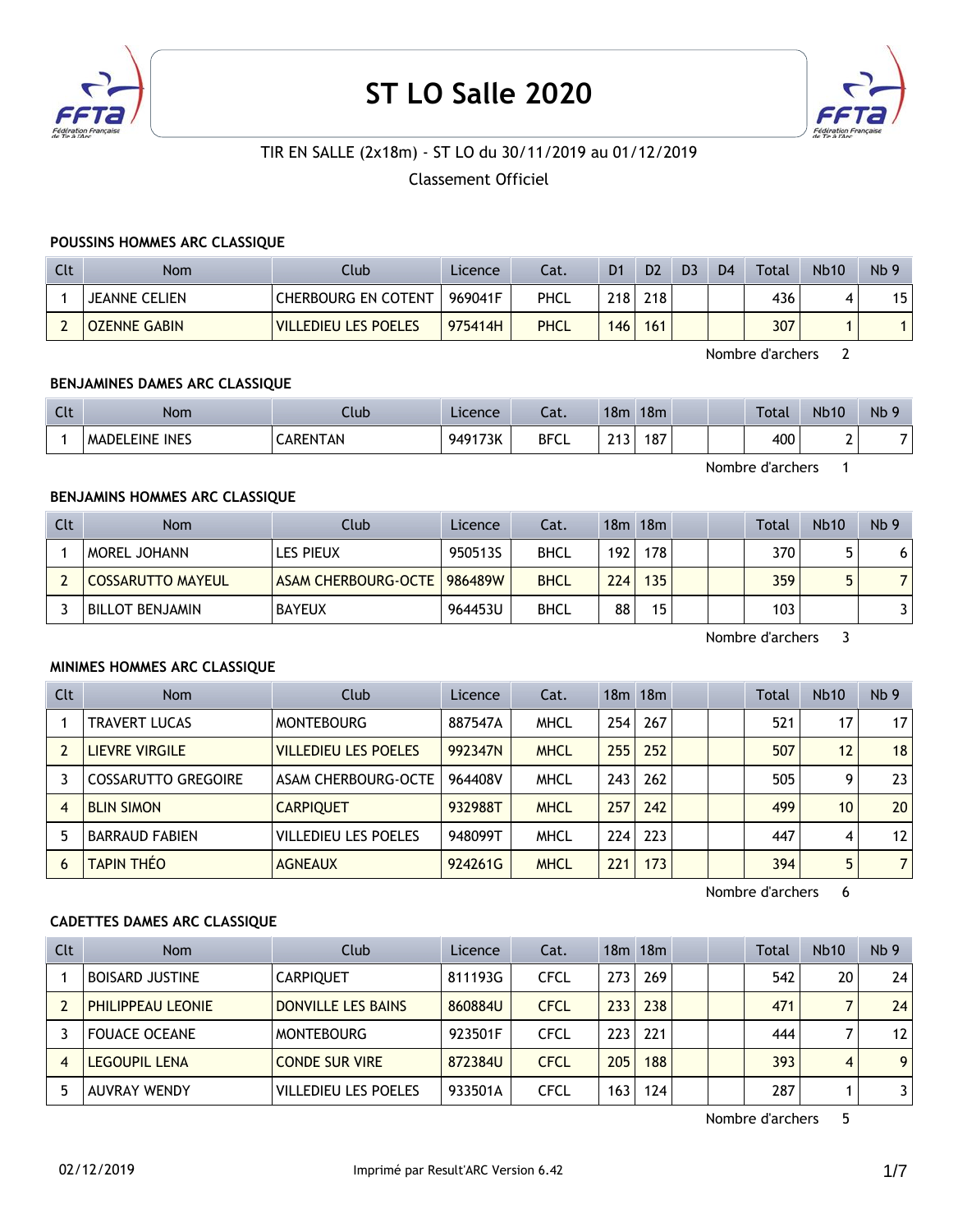#### **CADETS HOMMES ARC CLASSIQUE**

| Clt            | <b>Nom</b>             | Club                  | Licence | Cat.        |     | $18m$ 18 $m$ |  | Total | Nb10           | Nb <sub>9</sub> |
|----------------|------------------------|-----------------------|---------|-------------|-----|--------------|--|-------|----------------|-----------------|
|                | LEPELLETIER PAUL       | <b>MONTEBOURG</b>     | 837921J | <b>CHCL</b> | 283 | 287          |  | 570   | 35             | 21              |
|                | MAHAUX NATHAN          | <b>BANVOU</b>         | 893337U | <b>CHCL</b> | 257 | 252          |  | 509   | 12             | 19              |
|                | COSSARUTTO THIBAULT    | ASAM CHERBOURG-OCTE   | 841072J | CHCL        | 254 | 239          |  | 493   | 8              | 22              |
| $\overline{4}$ | <b>BROCHARD CLAUDE</b> | <b>COUTANCES</b>      | 893250Z | <b>CHCL</b> | 247 | 234          |  | 481   | 8              | 16              |
| 5              | <b>FORGET HUGO</b>     | <b>CONDE SUR VIRE</b> | 836277X | CHCL        | 151 | 132          |  | 283   | 2              | $\overline{4}$  |
| 6              | <b>CAPELLE TANGUY</b>  | <b>CONDE SUR VIRE</b> | 847099K | <b>CHCL</b> | 152 | 126          |  | 278   | $\overline{2}$ | $\overline{4}$  |

Nombre d'archers 6

#### **JUNIORS DAMES ARC CLASSIQUE**

| Clt                                  | <b>Nom</b>               | Club            | Licence | Cat.        | 18 <sub>m</sub> | 18m |  | <b>Total</b>    | <b>Nb10</b> | Nb <sub>9</sub> |
|--------------------------------------|--------------------------|-----------------|---------|-------------|-----------------|-----|--|-----------------|-------------|-----------------|
|                                      | <b>MARIE LUCILE</b>      | CARPIQUET       | 910631S | JFCL        | 256             | 247 |  | 503             | 10          | 24 I            |
| $\overline{\phantom{0}}$<br><b>_</b> | <b>MADELEINE HELOÏSE</b> | <b>CARENTAN</b> | 955516E | <b>JFCL</b> | 226             | 245 |  | 47 <sup>1</sup> |             | 17              |

Nombre d'archers 2

# **JUNIORS HOMMES ARC CLASSIQUE**

| Clt            | <b>Nom</b>           | Club                        | Licence | Cat.        |     | 18m 18m |  | Total | <b>Nb10</b> | Nb <sub>9</sub> |
|----------------|----------------------|-----------------------------|---------|-------------|-----|---------|--|-------|-------------|-----------------|
|                | POISSON JORIS        | <b>CARPIOUET</b>            | 792883E | JHCL        | 269 | 260     |  | 529   | 17          | 251             |
|                | <b>JOUIN HUGO</b>    | <b>DOMFRONT</b>             | 810280P | <b>JHCL</b> | 254 | 267     |  | 521   | 18          | 23              |
|                | ROGER JULES          | <b>VIRE</b>                 | 849202W | JHCL        | 236 | 260     |  | 496   | 10          | 251             |
| $\overline{4}$ | <b>OUTIN VINCENT</b> | <b>VILLEDIEU LES POELES</b> | 703152W | JHCL        | 238 | 246     |  | 484   | 11          | 17 <sup>1</sup> |
| 5              | NICOLLE ERWAN        | ST LO                       | 848699Z | JHCL        | 217 | 217     |  | 434   |             | 15 <sup>1</sup> |
| 6              | LELOROUX ALEXIS      | <b>CARENTAN</b>             | 773827S | JHCL        | 196 | 192     |  | 388   | 5           | 14              |

Nombre d'archers 6

## **SENIORS 1 DAMES ARC CLASSIQUE**

| <b>Clt</b> | Nom                         | Llub                        | Licence | ำ~+<br>Cal. | 18 <sub>m</sub> | 18m |  | Total | <b>Nb10</b> | N <sub>b</sub> 9 |
|------------|-----------------------------|-----------------------------|---------|-------------|-----------------|-----|--|-------|-------------|------------------|
|            | . FAUSTINE<br><b>EROUGE</b> | <b>COUTAINVILLE</b><br>AGON | 823391R | S1FCL       | 260             | 264 |  | 524   | 16          | 24               |

Nombre d'archers 1

#### **SENIORS 1 HOMMES ARC CLASSIQUE**

| Clt            | <b>Nom</b>                | Club                        | Licence | Cat.               |     | 18m 18m |  | Total | Nb10           | Nb <sub>9</sub> |
|----------------|---------------------------|-----------------------------|---------|--------------------|-----|---------|--|-------|----------------|-----------------|
|                | <b>HENRIO CLEMENT</b>     | <b>LES PIEUX</b>            | 702308D | S <sub>1</sub> HCL | 285 | 274     |  | 559   | 26             | 29              |
| $\overline{2}$ | <b>LAVALLEY CEDRIC</b>    | ST HILAIRE DU HARCOUE       | 372758X | S <sub>1</sub> HCL | 268 | 268     |  | 536   | 19             | 23              |
| 3              | <b>TRUFFAUT MAXIME</b>    | <b>AGNEAUX</b>              | 687187T | S <sub>1</sub> HCL | 251 | 258     |  | 509   | 12             | 20              |
| $\overline{A}$ | <b>ESNAULT AURELIEN</b>   | <b>AVRANCHES</b>            | 918338U | S <sub>1</sub> HCL | 236 | 237     |  | 473   | 7              | 19              |
| 5              | <b>BITU JEANFROICOIS</b>  | <b>VILLEDIEU LES POELES</b> | 969180G | S <sub>1</sub> HCL | 234 | 225     |  | 459   | 4              | 13              |
| 6              | <b>JEANNE CEDRIC</b>      | <b>VIRE</b>                 | 942977A | S <sub>1</sub> HCL | 218 | 231     |  | 449   | 3              | 19              |
|                | <b>MENTION RICHARD</b>    | <b>YVETOT</b>               | 865408L | S <sub>1</sub> HCL | 201 | 226     |  | 427   | 9              | 4               |
| 8              | <b>COTINIAUX AURELIEN</b> | <b>DONVILLE LES BAINS</b>   | 824576D | S <sub>1</sub> HCL | 177 | 185     |  | 362   | $\overline{2}$ | 5               |

Nombre d'archers 8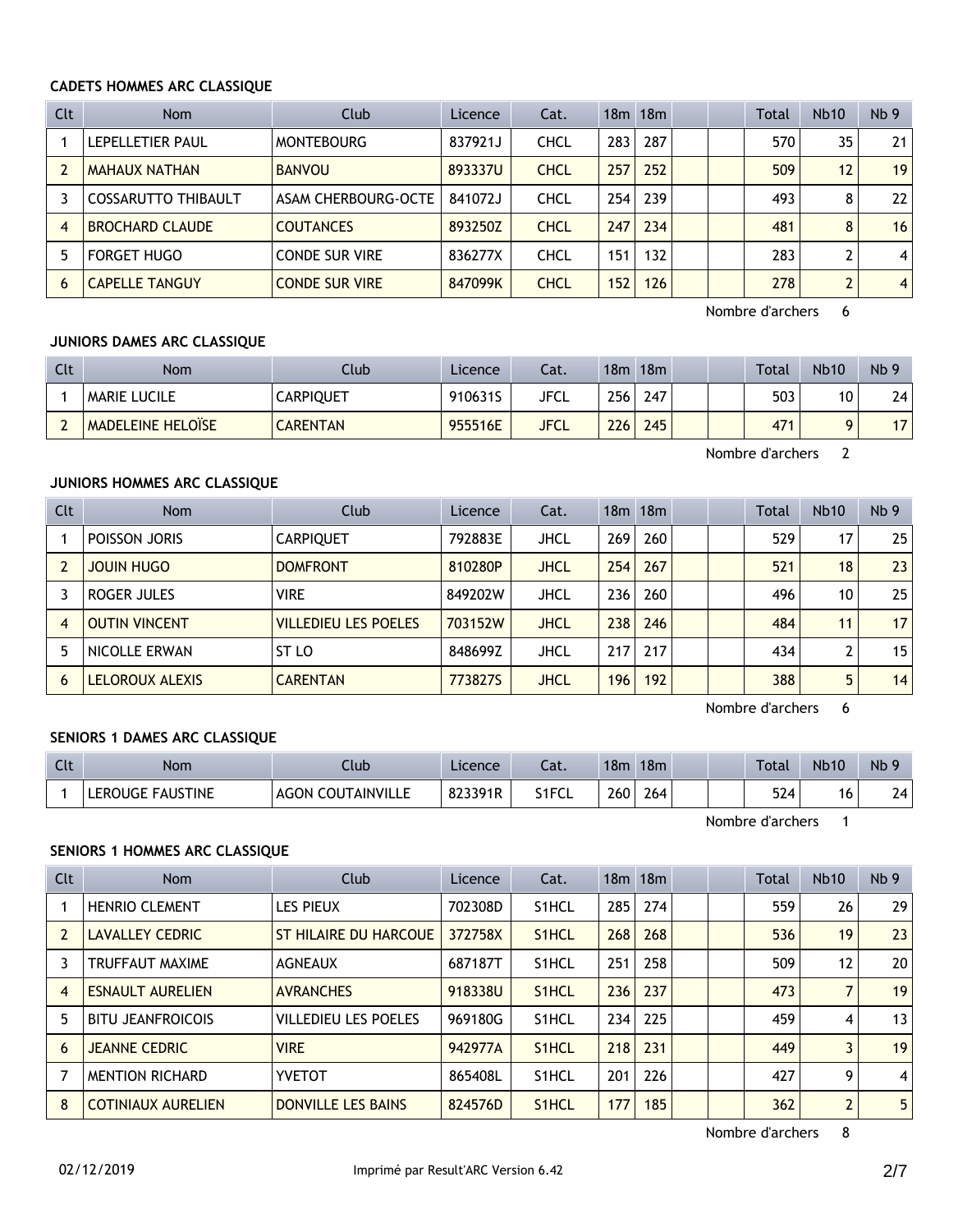#### **SENIORS 2 DAMES ARC CLASSIQUE**

| <b>Clt</b> | <b>Nom</b>                 | Club                        | Licence | Cat.               |     | 18m 18m |  | Total | Nb10 | Nb <sub>9</sub> |
|------------|----------------------------|-----------------------------|---------|--------------------|-----|---------|--|-------|------|-----------------|
|            | <b>GARNIER MARIE LAURE</b> | <b>AGNEAUX</b>              | 940093R | S <sub>2</sub> FCL | 250 | 262     |  | 512   | 15   | 20              |
|            | <b>VARIN DANIELLE</b>      | DONVILLE LES BAINS          | 733378A | S <sub>2</sub> FCL | 249 | 249     |  | 498   | 14   | 16              |
|            | LERIBAULT SANDRINE         | <b>AGNEAUX</b>              | 792975E | S <sub>2</sub> FCL | 236 | 259     |  | 495   | 15   | 15              |
| 4          | <b>TIREL AGNES</b>         | <b>AGNEAUX</b>              | 888507U | S <sub>2</sub> FCL | 223 | 254     |  | 477   |      | 18              |
| 5          | SKUTNIK SOPHIE             | <b>VILLEDIEU LES POELES</b> | 838072Y | S <sub>2</sub> FCL | 235 | 215     |  | 450   |      | 14              |
| 6          | <b>TELHIER SANDRINE</b>    | <b>AGNEAUX</b>              | 975131A | S <sub>2</sub> FCL | 208 | 191     |  | 399   | 7    | 9               |
|            | MADELEINE PASCALE          | <b>CARENTAN</b>             | 946563Y | S <sub>2</sub> FCL | 183 | 139     |  | 322   | 3    | $\overline{4}$  |

Nombre d'archers 7

## **SENIORS 2 HOMMES ARC CLASSIQUE**

| Clt            | <b>Nom</b>                  | Club                       | Licence | Cat.               | D <sub>1</sub> | D <sub>2</sub> | D <sub>3</sub> | D <sub>4</sub> | <b>Total</b> | <b>Nb10</b>             | Nb <sub>9</sub> |
|----------------|-----------------------------|----------------------------|---------|--------------------|----------------|----------------|----------------|----------------|--------------|-------------------------|-----------------|
| 1              | <b>DUREL THIERRY</b>        | <b>ST PIERRE SUR DIVES</b> | 672102W | S2HCL              | 269            | 270            |                |                | 539          | 16                      | 30              |
| $\overline{2}$ | <b>RAVELEAU MICKAEL</b>     | <b>AGNEAUX</b>             | 808811T | S <sub>2</sub> HCL | 264            | 263            |                |                | 527          | 17                      | 21              |
| 3              | LE ROUX DAVID               | <b>CONDE SUR VIRE</b>      | 785888B | S2HCL              | 258            | 261            |                |                | 519          | 18                      | 15              |
| 4              | YON STEPHANE                | <b>AGNEAUX</b>             | 749673M | S <sub>2</sub> HCL | 257            | 262            |                |                | 519          | 12                      | 28              |
| 5              | <b>ETARD CHRISTOPHE</b>     | <b>CAEN</b>                | 811327C | S2HCL              | 266            | 246            |                |                | 512          | 16                      | 18              |
| 6              | <b>AUGUE PASCAL</b>         | <b>CARPIQUET</b>           | 861508X | S <sub>2</sub> HCL | 255            | 240            |                |                | 495          | 11                      | 22              |
| 7              | <b>DESJARDINS GUILLAUME</b> | <b>ARGENTAN</b>            | 932339M | S2HCL              | 231            | 256            |                |                | 487          | 9                       | 19              |
| 8              | <b>LEPORCQ NICOLAS</b>      | <b>ASAM CHERBOURG-OCTE</b> | 966119E | S2HCL              | 255            | 230            |                |                | 485          | 11                      | 16              |
| 9              | LEPELTIER FLORENT           | ST <sub>LO</sub>           | 831321K | S2HCL              | 242            | 242            |                |                | 484          | 12                      | 10              |
| 10             | <b>LECOCQ FABRICE</b>       | ST <sub>LO</sub>           | 798075Y | S2HCL              | 237            | 246            |                |                | 483          | $\overline{7}$          | 18              |
| 11             | LE ROY OLIVIER              | <b>CARPIQUET</b>           | 851805A | S2HCL              | 252            | 230            |                |                | 482          | $\overline{7}$          | 21              |
| 12             | <b>DANGUY LOIC</b>          | <b>CHERBOURG EN COTENT</b> | 798167Y | S2HCL              | 237            | 240            |                |                | 477          | 6                       | 19              |
| 13             | MOREL AURELIEN              | <b>LES PIEUX</b>           | 955902Z | S2HCL              | 239            | 233            |                |                | 472          | $\overline{7}$          | 18              |
| 14             | <b>SEGUELA ERIC</b>         | <b>COUTANCES</b>           | 415926U | S2HCL              | 226            | 236            |                |                | 462          | 10 <sup>1</sup>         | 19              |
| 15             | <b>CASTETS OLIVIER</b>      | <b>AGNEAUX</b>             | 913041L | S <sub>2</sub> HCL | 233            | 226            |                |                | 459          | $\overline{7}$          | 12              |
| 16             | <b>VIDEGRAIN ARNAUD</b>     | <b>CHERBOURG EN COTENT</b> | 969038C | S2HCL              | 227            | 225            |                |                | 452          | 6                       | 12              |
| 17             | MADELEINE PASCAL            | <b>CARENTAN</b>            | 946562X | S2HCL              | 202            | 222            |                |                | 424          | 2                       | 18              |
| 18             | LELOROUX JÉRÔME             | <b>CARENTAN</b>            | 791828H | S <sub>2</sub> HCL | 211            | 212            |                |                | 423          | 5                       | 10              |
| 19             | <b>MARIE ERIC</b>           | <b>CARPIQUET</b>           | 910629P | S2HCL              | 206            | 214            |                |                | 420          | 7                       | 9 <sup>1</sup>  |
| 20             | <b>COLLETTE ALEXIS</b>      | <b>DONVILLE LES BAINS</b>  | 429954S | S2HCL              | 228            | 176            |                |                | 404          | $\overline{\mathbf{4}}$ | 8 <sup>1</sup>  |

Nombre d'archers 20

# **SENIORS 3 DAMES ARC CLASSIQUE**

| <b>Clt</b> | <b>Nom</b>                           | Club                          | Licence | Cat.  |     | 18m 18m |  | <b>Total</b> | <b>Nb10</b> | Nb <sub>9</sub> |
|------------|--------------------------------------|-------------------------------|---------|-------|-----|---------|--|--------------|-------------|-----------------|
|            | <b>BARBANCHON MARIE-LAURE BAYEUX</b> |                               | 921974W | S3FCL | 246 | 233     |  | 479          |             | 19              |
|            | LECANU CHRISTIANE                    | ASAM CHERBOURG-OCTE   773323U |         | S3FCL | 241 | 224     |  | 465          |             | 20 <sub>1</sub> |
|            | LEGORGEU-SOLDINI FRANCI   AGNEAUX    |                               | 814423T | S3FCL | 226 | 229     |  | 455          |             | 14              |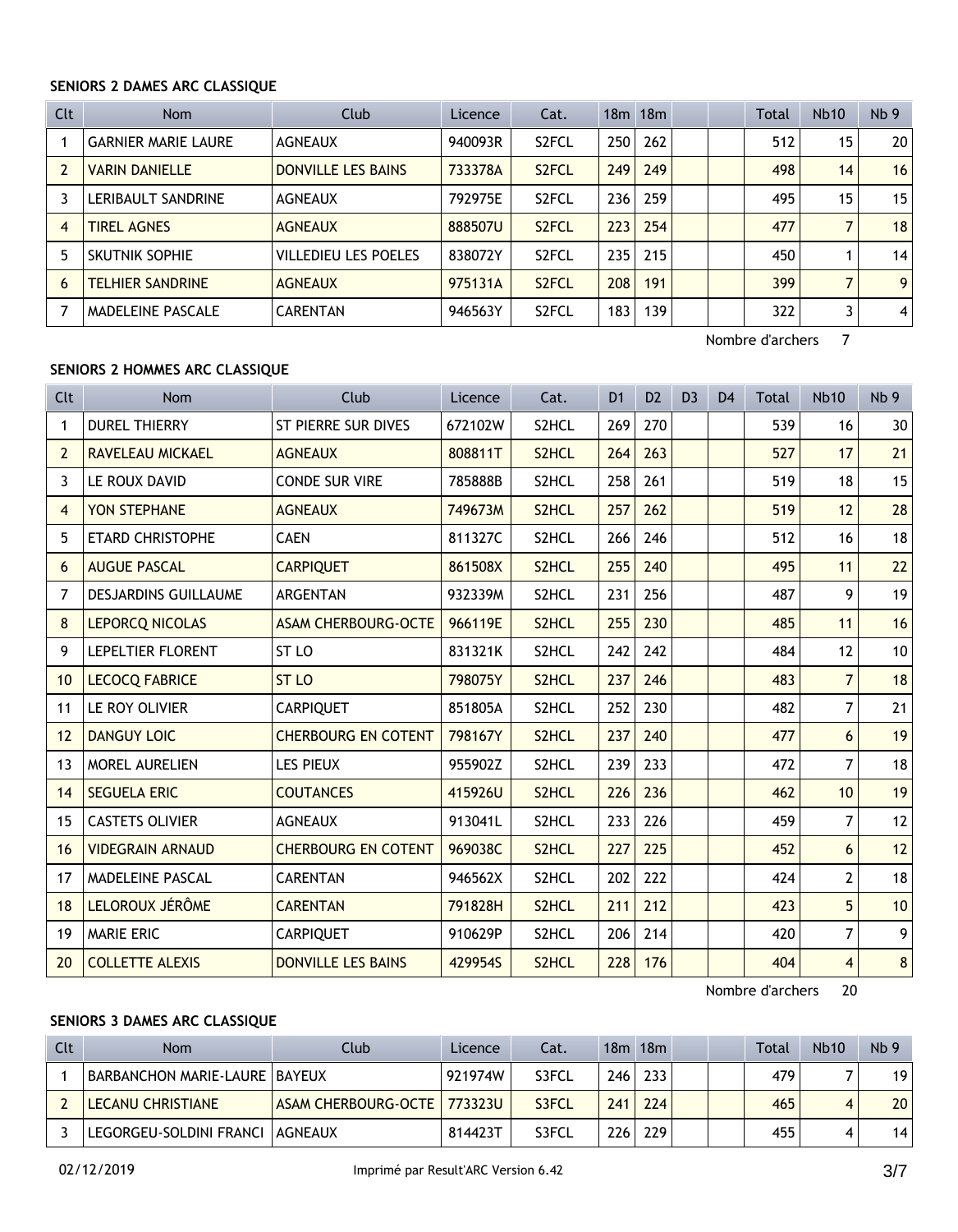#### **SENIORS 3 HOMMES ARC CLASSIQUE**

| <b>Clt</b>     | <b>Nom</b>                 | Club                         | Licence | Cat.  |     | 18 <sub>m</sub> 18 <sub>m</sub> |  | Total | <b>Nb10</b>    | Nb <sub>9</sub> |
|----------------|----------------------------|------------------------------|---------|-------|-----|---------------------------------|--|-------|----------------|-----------------|
| 1              | <b>REGNAULT JEAN-LOUIS</b> | <b>AGNEAUX</b>               | 221197G | S3HCL | 270 | 256                             |  | 526   | 15             | 28              |
| $\overline{2}$ | <b>CYRULIK DOMINIQUE</b>   | <b>AGON COUTAINVILLE</b>     | 411434L | S3HCL | 262 | 257                             |  | 519   | 15             | 18              |
| 3              | <b>BURGUET DOMINIQUE</b>   | <b>CARPIQUET</b>             | 910257K | S3HCL | 255 | 259                             |  | 514   | 17             | 18              |
| 4              | <b>HAUTEUR MARC</b>        | <b>CARPIQUET</b>             | 717062R | S3HCL | 265 | 246                             |  | 511   | 14             | 19              |
| 5              | <b>LATUR GILLES</b>        | <b>BAYEUX</b>                | 921984G | S3HCL | 252 | 251                             |  | 503   | 14             | 17              |
| 6              | <b>FALHUN PAUL</b>         | <b>AGNEAUX</b>               | 906112E | S3HCL | 251 | 247                             |  | 498   | 11             | 22              |
| 7              | PERRON GUY                 | <b>ST HILAIRE DU HARCOUE</b> | 867254T | S3HCL | 247 | 245                             |  | 492   | 12             | 16              |
| 8              | <b>VAUTIER MARCEL</b>      | <b>MERVILLE FRANCEVILLE</b>  | 895277C | S3HCL | 244 | 239                             |  | 483   | 9              | 18              |
| 9              | <b>BARON PATRICK</b>       | <b>BAYEUX</b>                | 921978A | S3HCL | 237 | 242                             |  | 479   | 9              | 19              |
| 10             | <b>FAUVEL ALAIN</b>        | <b>DONVILLE LES BAINS</b>    | 888206S | S3HCL | 240 | 238                             |  | 478   | 5              | 20              |
| 11             | <b>CONSEIL GILLES</b>      | <b>AGON COUTAINVILLE</b>     | 391170K | S3HCL | 230 | 242                             |  | 472   | 6              | 16              |
| 12             | <b>BONILLO ROBERT</b>      | <b>BAYEUX</b>                | 753455Y | S3HCL | 232 | 225                             |  | 457   | 9              | 10              |
| 13             | <b>LECHARTIER ANDRE</b>    | <b>COUTANCES</b>             | 873485R | S3HCL | 228 | 229                             |  | 457   | $\overline{7}$ | 9 <sup>1</sup>  |
| 14             | <b>LESCALIER PHILIPPE</b>  | <b>AGNEAUX</b>               | 814426W | S3HCL | 221 | 233                             |  | 454   | $\overline{7}$ | 12              |
| 15             | <b>VALLEE ROLAND</b>       | <b>CONDE SUR VIRE</b>        | 950614B | S3HCL | 209 | 212                             |  | 421   | $\overline{4}$ | 9 <sup>1</sup>  |
| 16             | <b>LEBARON JEAN CLAUDE</b> | <b>DONVILLE LES BAINS</b>    | 652952F | S3HCL | 199 | 190                             |  | 389   | $\overline{2}$ | 6 <sup>1</sup>  |
| 17             | DAVID JEAN LUC             | <b>DONVILLE LES BAINS</b>    | 916262M | S3HCL | 180 | 185                             |  | 365   | 4              | 10 <sup>1</sup> |

Nombre d'archers 17

# **CADETS HOMMES ARC A POULIES**

| Clt | Nom                    | Club                        | Licence | Cat. | 18m | 18m |  | Total | <b>Nb10</b> | Nb <sub>9</sub> |
|-----|------------------------|-----------------------------|---------|------|-----|-----|--|-------|-------------|-----------------|
|     | TAIVAN TEMUULEN        | CARPIQUET                   | 975426W | CHCO | 243 | 274 |  | 517   |             | 38              |
|     | <b>MAQUAIRE ELLIOT</b> | <b>VILLEDIEU LES POELES</b> | 818565V | CHCO | 189 | 207 |  | 396   |             |                 |

Nombre d'archers 2

## **SENIORS 1 DAMES ARC A POULIES**

| Clt | <b>Nom</b>                 | Club           | Licence | $-1$<br>Cal. | 18 <sub>m</sub> | 18 <sub>m</sub> |  | Total | <b>Nb10</b> | Nb                             |
|-----|----------------------------|----------------|---------|--------------|-----------------|-----------------|--|-------|-------------|--------------------------------|
|     | <b>GROISIL</b><br>NATHALIE | TANCES<br>COUT | 862587V | S1FCO        | 269             | 270             |  | 539   |             | $\overline{\phantom{a}}$<br>44 |

Nombre d'archers 1

#### **SENIORS 1 HOMMES ARC A POULIES**

| Clt | <b>Nom</b>             | Club                | Licence | Cat.                            |     | 18m 18m |  | <b>Total</b> | <b>Nb10</b> | Nb <sub>9</sub> |
|-----|------------------------|---------------------|---------|---------------------------------|-----|---------|--|--------------|-------------|-----------------|
|     | <b>BIHEL OLIVIER</b>   | <b>LES PIEUX</b>    | 433854F | S <sub>1</sub> HCO              | 285 | 281     |  | 566          | 26          | 34              |
|     | <b>FAUTRAT QUENTIN</b> | <b>BREHAL</b>       | 664413N | S <sub>1</sub> HCO              | 277 | 284     |  | 561          | 22          | 37              |
|     | <b>GUERIN NICOLAS</b>  | <b>BREHAL</b>       | 761736Z | S <sub>1</sub> HCO              | 276 | 275     |  | 551          | 13          | 43              |
| 4   | <b>DUCHEMIN JOEL</b>   | ASAM CHERBOURG-OCTE | 900451B | S <sub>1</sub> HCO              | 269 | 274     |  | 543          | 15          | 35              |
|     | <b>FAUTRAT PIERRE</b>  | <b>BREHAL</b>       | 678786L | S <sub>1</sub> HCO              | 262 | 256     |  | 518          | 8           | 32              |
| 6   | <b>MARIE GWENAEL</b>   | <b>CARPIQUET</b>    | 930671Z | S <sub>1</sub> H <sub>C</sub> O | 248 | 242     |  | 490          | 5           | 27              |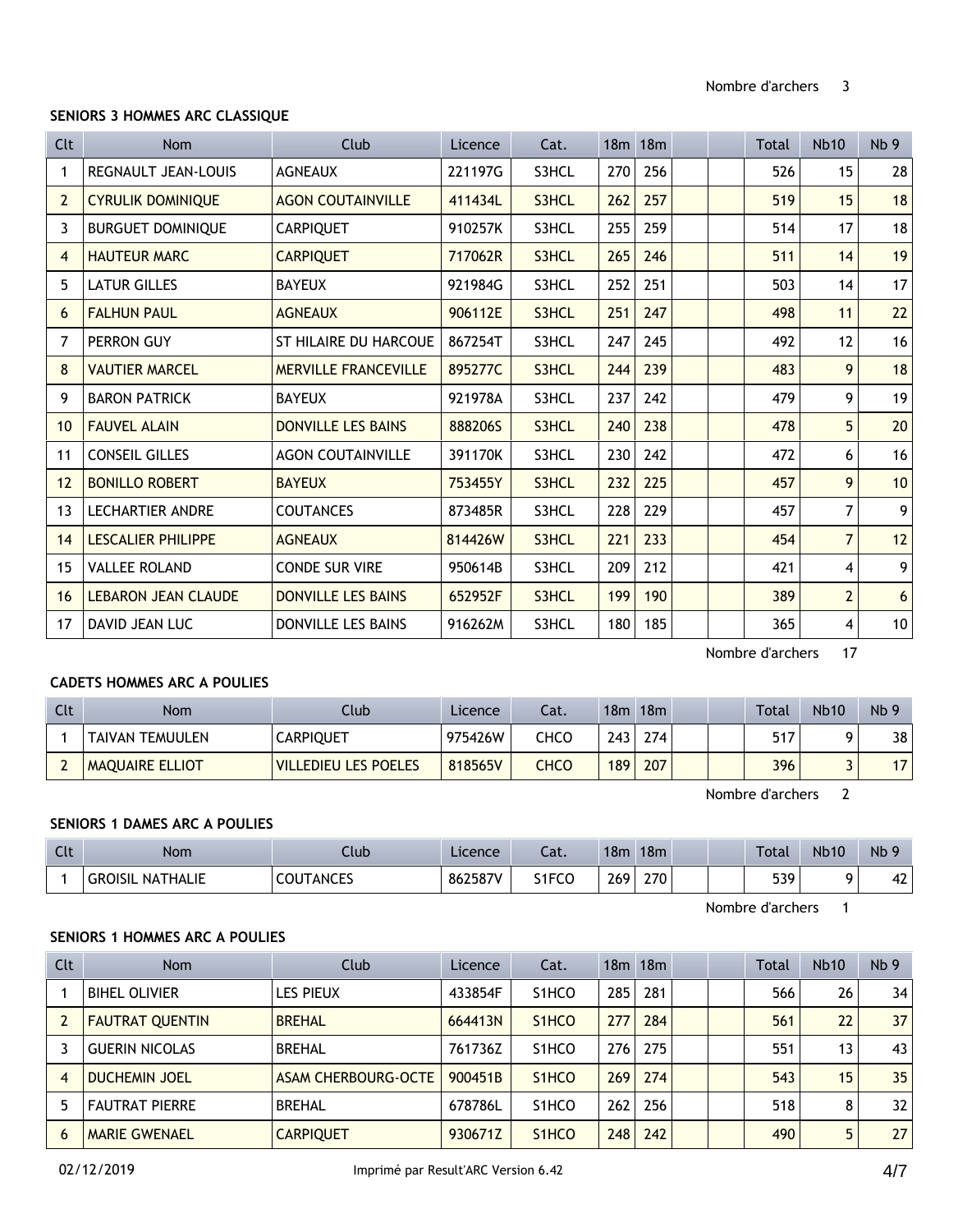|  |  | .<br>$\cdots$<br>VING<br>FN.<br>M⊾<br>______ | <b>AVRANC</b><br><b>HF</b><br>___ | $\sim$ $\sim$<br>9280<br>. | .<br>.1 H ( | つつに<br>__ | 206<br>__ |  |  | 44 ° |  | $\sim$<br>-- |  |
|--|--|----------------------------------------------|-----------------------------------|----------------------------|-------------|-----------|-----------|--|--|------|--|--------------|--|
|--|--|----------------------------------------------|-----------------------------------|----------------------------|-------------|-----------|-----------|--|--|------|--|--------------|--|

Nombre d'archers 7

#### **SENIORS 2 DAMES ARC A POULIES**

| $\sim$<br>uu | Nom                                | Club             | Licence | $\sim$<br>cal.     | 18 <sub>m</sub> | 18m |  | Total | <b>Nb10</b>                   | <b>N<sub>b</sub></b> |
|--------------|------------------------------------|------------------|---------|--------------------|-----------------|-----|--|-------|-------------------------------|----------------------|
|              | <b>ANNE MARIE</b><br><b>ROTROU</b> | <b>CARPIQUET</b> | 909835B | S <sub>2</sub> FCO | つつに             | ~-- |  | 552   | $\overline{\phantom{0}}$<br>. | 46                   |

Nombre d'archers 1

## **SENIORS 2 HOMMES ARC A POULIES**

| Clt            | Nom                        | Club                         | Licence | Cat.                           | D <sub>1</sub> | D <sub>2</sub> | D <sub>3</sub> | D <sub>4</sub> | Total | <b>Nb10</b> | Nb <sub>9</sub> |
|----------------|----------------------------|------------------------------|---------|--------------------------------|----------------|----------------|----------------|----------------|-------|-------------|-----------------|
|                | <b>BUAT MICKAEL</b>        | DONVILLE LES BAINS           | 396849H | S <sub>2</sub> HC <sub>O</sub> | 278            | 279            |                |                | 557   | 21          | 36              |
| $\overline{2}$ | <b>GAZENGEL DIDIER</b>     | <b>ST HILAIRE DU HARCOUE</b> | 703471T | S <sub>2</sub> HC <sub>O</sub> | 278            | 273            |                |                | 551   | 16          | 41              |
| 3              | <b>OUTIN JEROME</b>        | <b>VILLEDIEU LES POELES</b>  | 267680G | S <sub>2</sub> HC <sub>O</sub> | 272            | 278            |                |                | 550   | 16          | 38              |
| $\overline{4}$ | <b>LAUNAY DENIS</b>        | <b>VILLEDIEU LES POELES</b>  | 933352N | S <sub>2</sub> H <sub>CO</sub> | 269            | 273            |                |                | 542   | 10          | 43              |
| 5              | NICOLLE LAURENT            | ST LO                        | 853644Z | S <sub>2</sub> HC <sub>O</sub> | 269            | 264            |                |                | 533   | 6           | 44              |
| 6              | <b>DUMONT GUILLAUME</b>    | <b>CARPIQUET</b>             | 818141J | S <sub>2</sub> HC <sub>O</sub> | 270            | 251            |                |                | 521   | 5           | 44              |
|                | <b>DUCHEMIN CHRISTOPHE</b> | <b>ASAM CHERBOURG-OCTE</b>   | 317047S | S <sub>2</sub> HC <sub>O</sub> | 260            | 253            |                |                | 513   | 7           | 35              |
| 8              | <b>LEBRETON STEPHANE</b>   | <b>VILLEDIEU LES POELES</b>  | 631007C | S <sub>2</sub> HC <sub>O</sub> | 258            | 232            |                |                | 490   | 12          | 27              |
| 9              | LE POCHAT FRANCK           | <b>BREHAL</b>                | 942024P | S <sub>2</sub> HC <sub>O</sub> | 214            | 235            |                |                | 449   | 6           | 29              |
| 10             | <b>BLIN FREDERIC</b>       | <b>CARPIQUET</b>             | 932987S | S <sub>2</sub> HC <sub>O</sub> | 235            | 211            |                |                | 446   | 3           | 17              |

Nombre d'archers 10

# **SENIORS 3 HOMMES ARC A POULIES**

| <b>Clt</b> | <b>Nom</b>              | Club                        | Licence | Cat.  |     | $18m$ 18 $m$ |  | Total | <b>Nb10</b> | Nb <sub>9</sub> |
|------------|-------------------------|-----------------------------|---------|-------|-----|--------------|--|-------|-------------|-----------------|
|            | <b>BIHEL PHILIPPE</b>   | LES PIEUX                   | 417250H | S3HCO | 278 | 272          |  | 550   | 18          | 36              |
|            | LAISNE PHILIPPE         | <b>AGNEAUX</b>              | 589746D | S3HCO | 269 | 273          |  | 542   | 14          | 37              |
|            | <b>GIBERT CHRISTIAN</b> | LES PIEUX                   | 433882L | S3HCO | 269 | 265          |  | 534   | 15          | 34              |
|            | <b>LEGER SERGE</b>      | <b>VILLEDIEU LES POELES</b> | 343149N | S3HCO | 258 | 259          |  | 517   | 4           | 39              |
|            | <b>GUYARD ALAIN</b>     | VILLEDIEU LES POELES        | 252374V | S3HCO | 228 | 231          |  | 459   |             | 22              |

Nombre d'archers 5

# **JEUNES DAMES ARC NU**

| Clt | Nom                      | Club                                  | Licence | ำร<br>cal.   | D <sub>1</sub>   | D <sub>2</sub> | D <sub>3</sub> | D <sub>4</sub> | Total       | <b>Nb10</b> | Nb <sup>c</sup> |
|-----|--------------------------|---------------------------------------|---------|--------------|------------------|----------------|----------------|----------------|-------------|-------------|-----------------|
|     | ROMANE<br><b>TABUREL</b> | HARCOUE<br>~-<br><b>HILAIRE</b><br>DU | 913003V | ${\sf CFBB}$ | ר ר<br><b>LJ</b> | חרר<br>LJ J    |                |                | ィフつ<br>47 L |             | 20              |

Nombre d'archers 1

## **JEUNES HOMMES ARC NU**

| <b>Clt</b> | <b>Nom</b>                | Club                  | Licence | Cat.        | D <sub>1</sub> | D <sub>2</sub> | D <sub>3</sub> | D <sub>4</sub> | Total | <b>Nb10</b> | Nb <sub>9</sub> |
|------------|---------------------------|-----------------------|---------|-------------|----------------|----------------|----------------|----------------|-------|-------------|-----------------|
|            | LEGRET-SURVILLE PAUL      | CONDE SUR VIRE        | 929811P | CHBB        | 241            | 229            |                |                | 470   | 6           | 14              |
|            | <b>BERTAUX CLEMENT</b>    | <b>CONDE SUR VIRE</b> | 927473Y | <b>MHBB</b> | 2231           | 228            |                |                | 451   |             | 13 <sup>1</sup> |
|            | <b>BERREE TITOUAN</b>     | ST LO                 | 941783C | CHBB        | 216            | 189            |                |                | 405   |             | 13 <sup>1</sup> |
|            | DANIEL GREGOIRE           | ST <sub>LO</sub>      | 939905L | <b>CHBB</b> | 169            | 171            |                |                | 340   | C.          | $\vert$         |
|            | <b>CHEVALLIER RAPHAEL</b> | ST LO                 | 952393K | <b>MHBB</b> | 168            | 142            |                |                | 310   |             | 4 <sup>1</sup>  |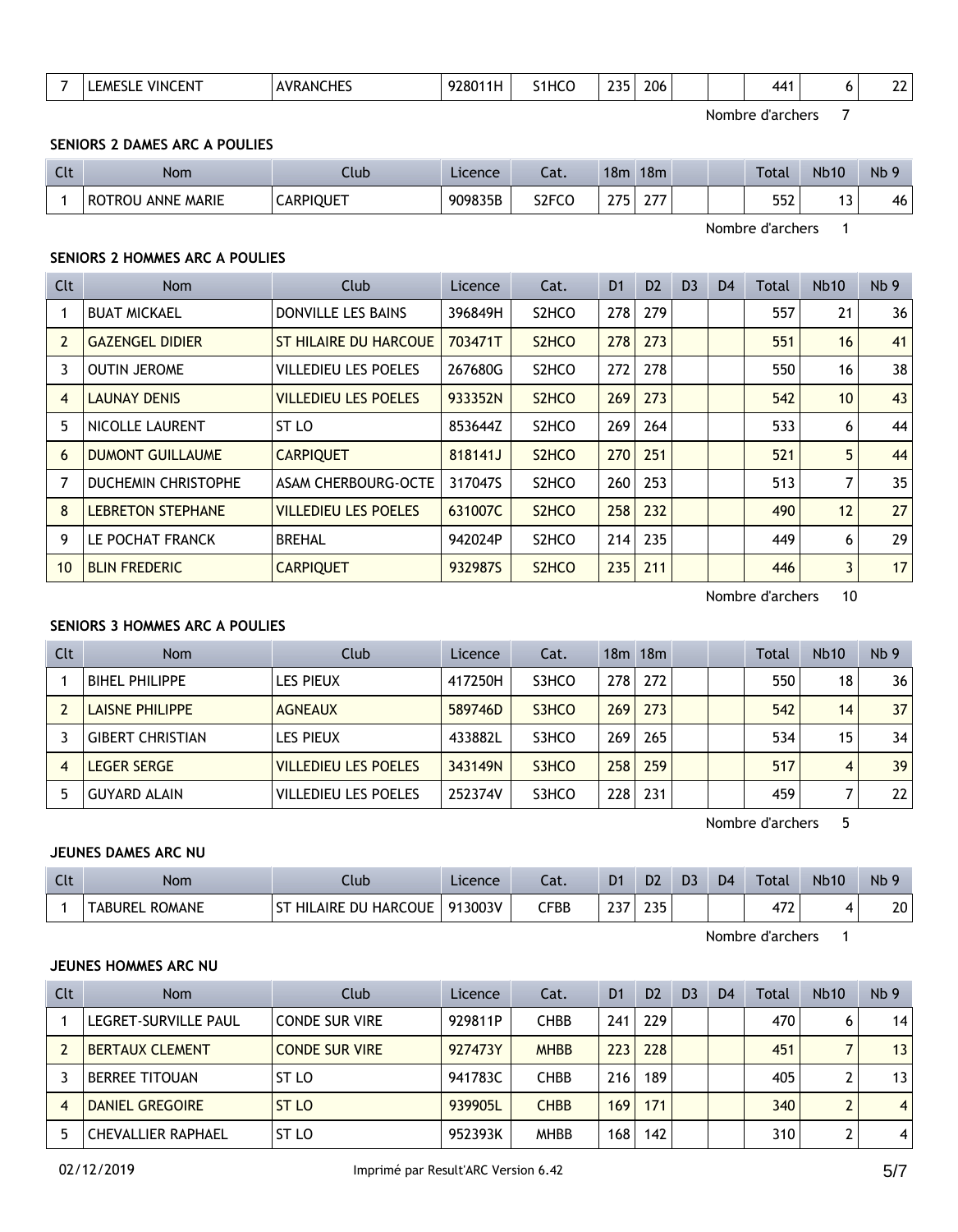## **SENIORS DAMES ARC NU**

| Clt | <b>Nom</b>               | Club                  | Licence | Cat.                            |                  | $18m$ 18 $m$ |  | Total | <b>Nb10</b> | Nb <sub>9</sub> |
|-----|--------------------------|-----------------------|---------|---------------------------------|------------------|--------------|--|-------|-------------|-----------------|
|     | LETOURNEUR SYLVIE        | <b>CONDE SUR VIRE</b> | 859530X | S <sub>2</sub> FBB              | 246 <sub>1</sub> | 222          |  | 468   | 4           | 14              |
|     | <b>ROTROU ANNE MARIE</b> | <b>CARPIOUET</b>      | 909835B | S <sub>2</sub> F <sub>B</sub> B | 213              | 204          |  | 417   | 6           | 5 <sup>1</sup>  |
|     | <b>BUAT SABRINA</b>      | DONVILLE LES BAINS    | 891385X | S <sub>2</sub> FBB              | 164              | 195          |  | 359   | 4           | 6 <sup>1</sup>  |
| 4   | <b>LEGOUPIL MELANIE</b>  | <b>CONDE SUR VIRE</b> | 939472R | S <sub>2</sub> F <sub>B</sub> B | 155              | 134          |  | 289   |             | 4 <sup>1</sup>  |
| 5   | LEMONNIER DE GOUVILLE A  | <b>AGNEAUX</b>        | 649963G | S1FBB                           | 128              | 159          |  | 287   |             | 1               |

Nombre d'archers 5

# **SENIORS HOMMES ARC NU**

| Clt            | <b>Nom</b>                 | Club                         | Licence | Cat.        |     | 18m 18m |  | <b>Total</b> | <b>Nb10</b>    | Nb <sub>9</sub> |
|----------------|----------------------------|------------------------------|---------|-------------|-----|---------|--|--------------|----------------|-----------------|
| 1              | <b>DESCHAMPS SEBASTIEN</b> | <b>CONDE SUR VIRE</b>        | 839552G | S2HBB       | 245 | 260     |  | 505          | 14             | 21              |
| $\overline{2}$ | <b>THOMAS JEAN-JACQUES</b> | <b>THURY HARCOURT</b>        | 386927Y | S3HBB       | 239 | 246     |  | 485          | $\overline{7}$ | 19              |
| 3              | <b>GUILBART NICOLAS</b>    | <b>DONVILLE LES BAINS</b>    | 887312V | S1HBB       | 233 | 233     |  | 466          | 2              | 18              |
| $\overline{4}$ | <b>SPREAFICO FABIEN</b>    | <b>CONDE SUR VIRE</b>        | 752508U | S2HBB       | 224 | 239     |  | 463          | 8              | 21              |
| 5              | <b>CHAPEL PASCAL</b>       | <b>ST HILAIRE DU HARCOUE</b> | 760558U | S2HBB       | 234 | 214     |  | 448          | 7              | 14              |
| 6              | <b>ICHER YVAN</b>          | <b>VIRE</b>                  | 863830W | S3HBB       | 224 | 216     |  | 440          | $\overline{7}$ | 11              |
| 7              | <b>RAMUZ GILLES</b>        | <b>LES PIEUX</b>             | 814972P | S2HBB       | 219 | 213     |  | 432          | $\overline{2}$ | 18              |
| 8              | <b>TIREL JEAN-JACQUES</b>  | <b>AGNEAUX</b>               | 851355L | S2HBB       | 215 | 206     |  | 421          | 5              | $\overline{7}$  |
| 9              | <b>FOSSE PIERRE</b>        | <b>DONVILLE LES BAINS</b>    | 367909B | S3HBB       | 212 | 205     |  | 417          | 4              | 10              |
| 10             | <b>BACQUET JEAN</b>        | <b>VIRE</b>                  | 953894S | S3HBB       | 207 | 209     |  | 416          | 6              | $6\phantom{a}$  |
| 11             | <b>LAVAGNA VINCENT</b>     | <b>AGNEAUX</b>               | 830067X | <b>JHBB</b> | 211 | 196     |  | 407          | 8              | $\overline{7}$  |
| 12             | <b>LECLERC PHILIPPE</b>    | <b>COUTANCES</b>             | 773704H | S2HBB       | 209 | 196     |  | 405          | 3              | $6\phantom{a}$  |
| 13             | PIROU GAËTAN               | <b>COUTANCES</b>             | 791157D | S2HBB       | 193 | 200     |  | 393          | 5              | $\overline{7}$  |
| 14             | <b>ROGER ALAIN</b>         | <b>VIRE</b>                  | 978509X | S2HBB       | 215 | 156     |  | 371          | 4              | 5               |
| 15             | <b>BERTEAUX STEPHANE</b>   | <b>AVRANCHES</b>             | 811313M | S2HBB       | 193 | 173     |  | 366          | 1              | 9               |
| 16             | <b>VAUTIER CHRISTIAN</b>   | <b>AGNEAUX</b>               | 433580H | S3HBB       | 172 | 174     |  | 346          | $\mathbf{1}$   | 8               |
| 17             | <b>VANDERPERRE GERARD</b>  | <b>DONVILLE LES BAINS</b>    | 821429H | S3HBB       | 157 | 174     |  | 331          | 1              | 5               |
| 18             | <b>MARIE LOUIS</b>         | <b>AGNEAUX</b>               | 8350535 | S2HBB       | 136 | 170     |  | 306          | $\overline{3}$ | $\overline{2}$  |
| 19             | <b>HAUTEUR MARC</b>        | <b>CARPIQUET</b>             | 717062R | S3HBB       | 163 | 140     |  | 303          | 1              | $\overline{2}$  |
| 20             | LE ROY OLIVIER             | <b>CARPIOUET</b>             | 851805A | S2HBB       | 116 | 159     |  | 275          | $\mathbf{1}$   | $\overline{2}$  |

Nombre d'archers 20